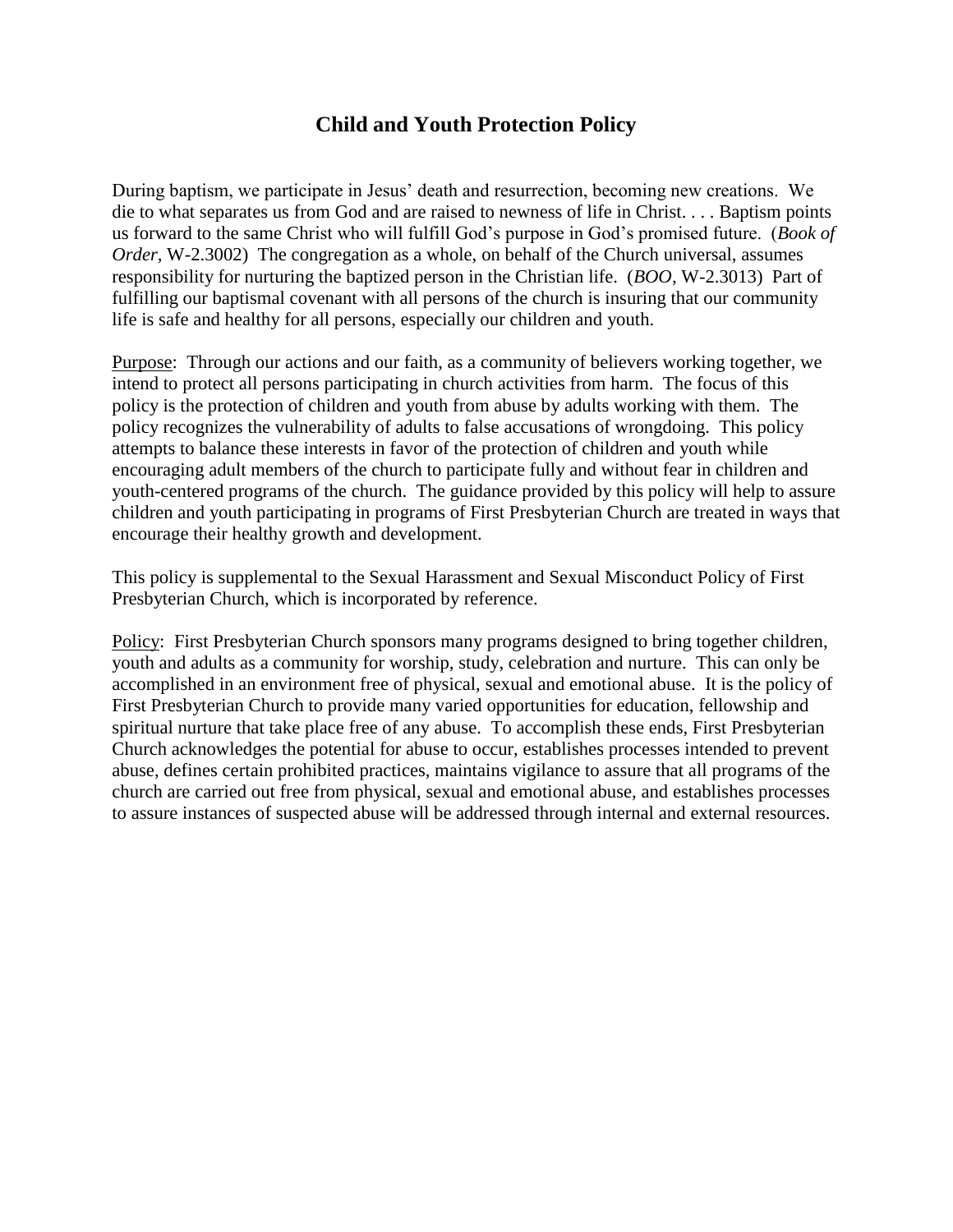## Guidelines and Procedures

### Application and Training

All adults whether volunteer or compensated, who work with children and/or youth are required to:

- 1. Complete the Application Form;
- 2. Successfully complete prescribed child protection training appropriate to his/her duties;
- 3. Be a member of First Presbyterian Church at least six months, or have a letter of recommendation from his/her previous church, and
- 4. Annually read and sign a copy of this policy acknowledging understanding of the Child Protection Policy and stating intent to abide by the policy.

Pastoral staff shall review and approve applicants for volunteer participation. Reference and background checks may be made as deemed appropriate by the reviewing pastoral staff. All application forms and the results of reference and background checks will be regarded as confidential. Confidential information will be available only to the pastoral staff and appropriate program directors as determined by the pastoral staff. The standard for release of confidential information to program directors is the need to know in the protection of children and youth. Release of this information shall not be made to any other party without specific written authorization of the applicant or pursuant to court order.

Applicants who have been convicted of a crime against persons, including, but not necessarily limited to, child abuse and neglect or violent crimes against people are excluded from working with children and youth.

The recommended training program (#2 above) will cover at a minimum all of the following items:

- The role of lay adults in children and youth programming;
- A review of the policy emphasizing prevention of abuse, preferred strategies for adults, observation of others' behavior and its role in preventing abuse of children, and reporting of suspicion of abusive behavior;
- A review of the guidelines for church events;
- $\bullet$  Information about resources and strategies when the adult(s) have questions or are faced with situations that make them uncomfortable;
- Methods of reporting behavior outside the policy guidelines;
- How to protect children when making a report.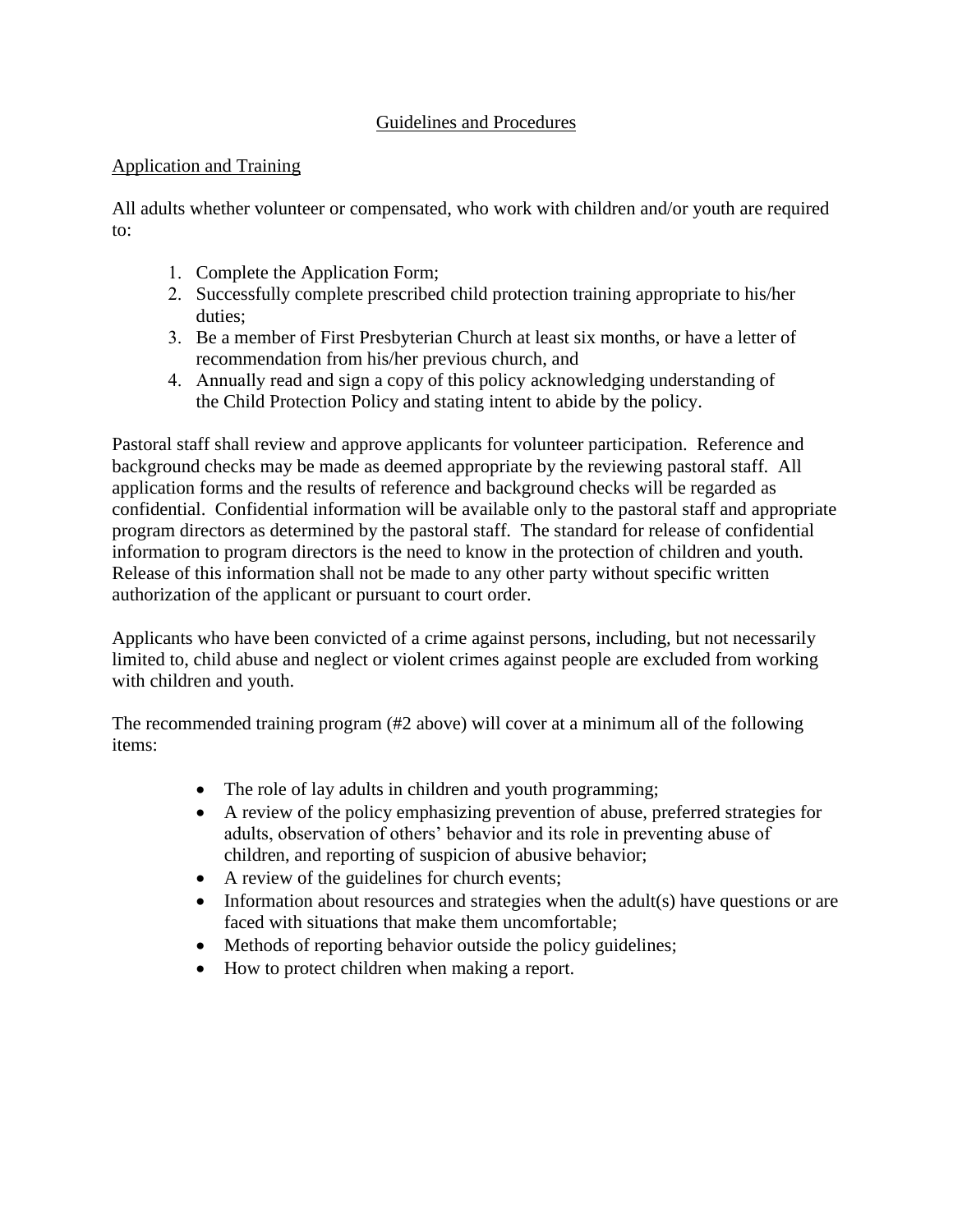#### Guidelines for Church Events

The guidelines reflect desirable practices. Deviation from these practices is permissible, but it is recommended that deviation is carefully considered in consultation with the pastoral staff and/or program directors.

- 1. As often as practicable, all activities involving children or youth will be supervised or led by at least two adults.
- 2. If one-on-one interaction is required between an adult and a child or youth, this should be done in an unenclosed area with the knowledge of another adult.
- 3. Overnight events must be approved in advance by the Session. One adult of each gender should be present when children of both sexes are represented in the event. It is preferable for a member of the pastoral staff to be present.
- 4. Disruptive behavior will be handled with positive verbal instruction defining behavioral expectations and/or time outs. Physical discipline, isolation and abusive verbal correction are prohibited.
- 5. All workers with children and youth should actively guard against becoming involved in situations that could give rise to the perception or appearance of inappropriate behavior.
- 6. Young adults who are leaders or supervisors should be at least five years older than the children or youth they serve.
- 7. All supervisors should be 21 years or older.
- 8. All drivers should be 21 years or older, unless there is written permission from the passengers' parents to ride with a driver under 21.

Prohibited Practices:

- Sexual advances or sexual activity of any kind between an adult and a child or youth;
- Infliction of physically abusive behavior to a child or youth, including failure to provide adequate supervision;
- Language or behavior toward children or youth that is belittling, demeaning or harshly critical;
- Possessing obscene or pornographic materials in proximity to children or youth;
- Possessing or being under the influence of any illegal drugs or chemicals;
- Consuming or being under the influence of alcohol; and
- Using profane or obscene language or gestures.

#### Response and Reporting

Concerns about alleged violations to the Prohibited Practices or deviations from General Guidelines enumerated above should be directed to the Children and Family Subcommittee or Youth Subcommittee.

In the event anyone witnesses or is told by a child or youth of an event of abuse or a violation of the prohibited practices relating to individual conduct, the following actions will be taken to the extent appropriate under the circumstances: